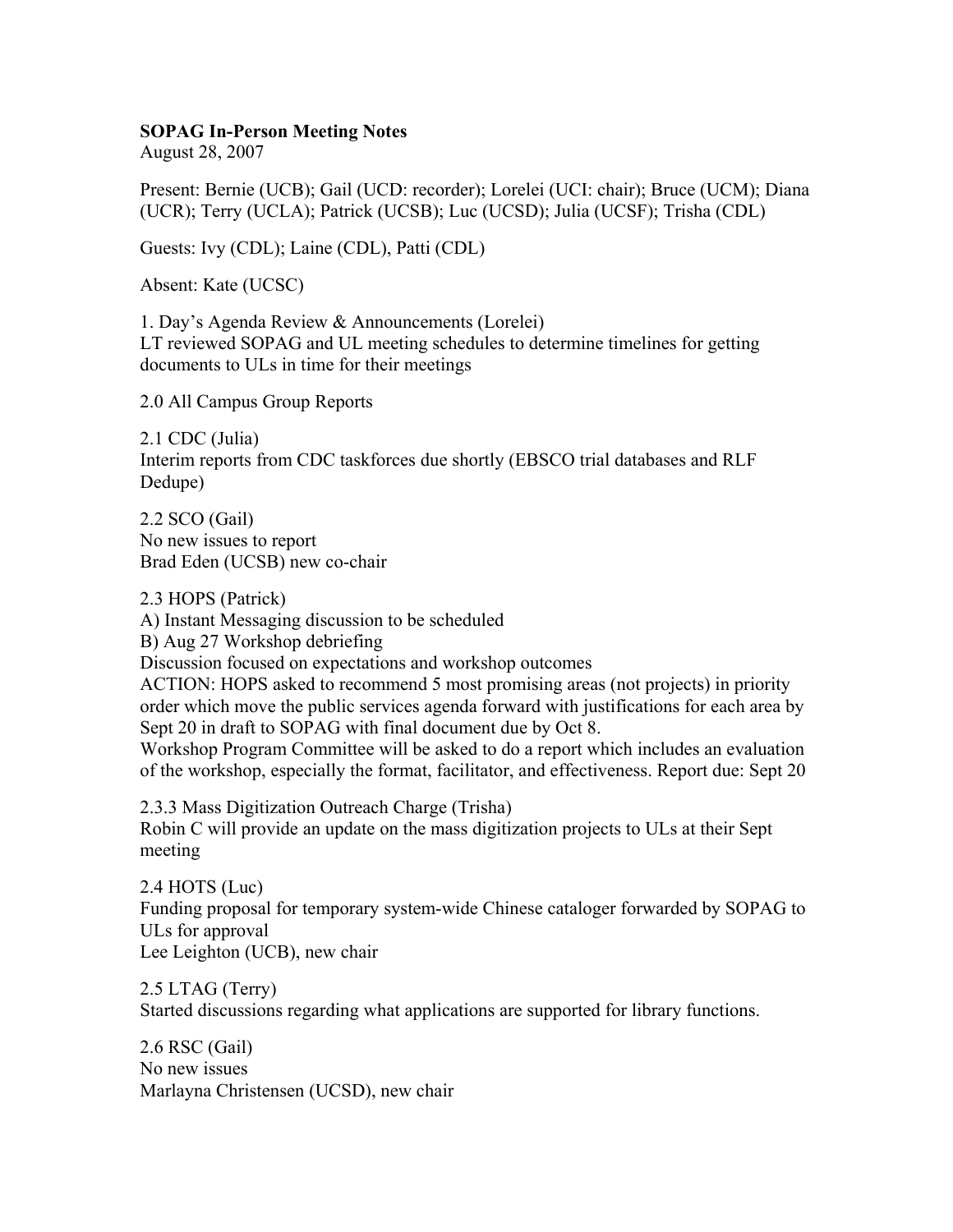## 3.0 Task Force Reports

3.1 Bibliographic Services Task Force (Terry) Aug 31 critical decisions OCLC symbols recommendations forwarded implications for RLF system programming number of OCLC local instances = 11 (10 campuses  $+$  CDL) to be in pilot lead implementers: UCLA (Voyager);UCB (Gladis): UCSD (III); UCDavis (ALEPH) scope of pilot defined: only those things with OCLC numbers and sample records for items that should be included communications process used by IMP reviews task force reports and forwards recommendations and issues which need decisions to Exec Team for approval and/or resolution IMP members willing to present updates to campuses Ellen Meltzner sends email to SOPAG and ULs when a new report is posted task force creation process appropriate All Campus Group consulted to supply names IMP selects names Terry sends invitation to nominee with copy to UL asking if individual is willing to serve. Nominee is asked to check with supervisor before agreeing.

3.2 SOPAG ERMS Implementation Team (Trisha, Ivy, Laine, Patti) discussion regarding Team's findings

4. Digital Library Workshop (Luc)

Planning Committee (Luc, chair; Julia, Trisha, Bernie) will refine objectives for workshop

5. Structure for Implementing UC Collaborative Projects (Kate, Bernie) Collaborative Principles document and RACI chart focus on development phase and not ongoing maintenance or initial development accepted by SOPAG and will be posted on the SOPAG website and we will notify All Campus Groups and ULs.

6. Report on CDL Related Items (Trisha) 6.1 MELVYL transition on target for end of year 6.2 Shared Services Projects review of DPR Costs of Preserving Content Discussion Paper pending 6.2.2 Image Services implementation plan for ARTStor progressing

7. Systemwide Library Planning (Trisha)

"Progress is strategically dynamic"

UCOP, CDL reviewing political climate and other factors

Campus visits by team (Gary Lawrence, Trisha, Ivy) planned to gather ideas regarding: digital preservation initiatives, role of library in digital preservation, space considerations driving initiatives, etc.

trends/themes identified from campus visits will be shared with ULs